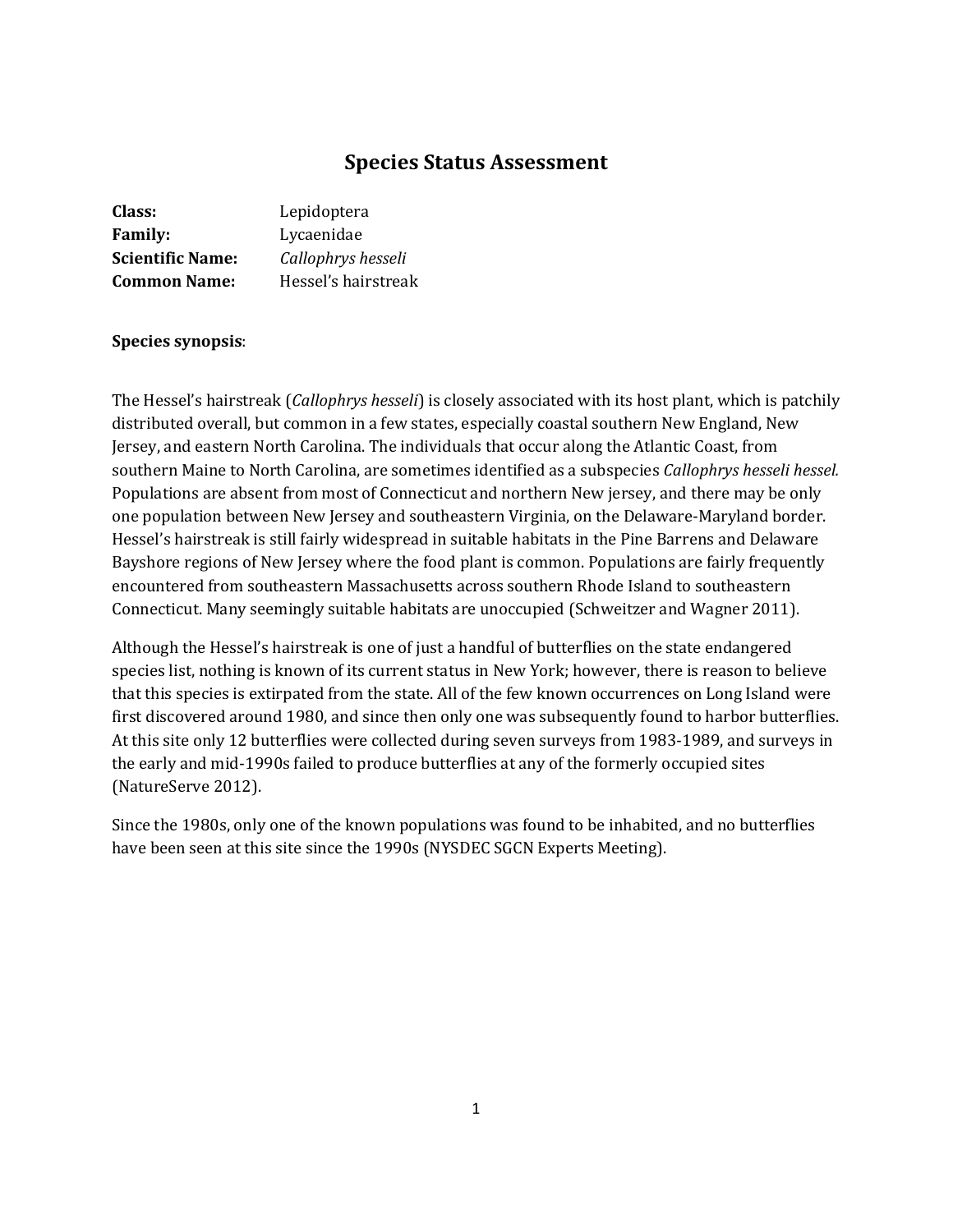#### **I. Status**

#### **a. Current and Legal Protected Status**

|  | Federal | Not listed | Candidate? |  |
|--|---------|------------|------------|--|
|--|---------|------------|------------|--|

**ii. New York Lear Endangered**; SGCN

#### **b. Natural Heritage Program Rank**

- **i. Global \_\_\_\_\_**G3G4**\_\_\_\_\_\_\_\_\_\_\_\_\_\_\_\_\_\_\_\_\_\_\_\_\_\_\_\_\_\_\_\_\_\_\_\_\_\_\_ \_\_\_\_\_\_\_\_\_\_\_\_\_\_**
- **ii. New York \_\_\_\_\_\_**S1**\_\_\_\_\_\_\_\_\_\_\_\_ Tracked by NYNHP? \_\_\_**\_Yes**\_\_\_\_\_\_\_\_**

#### **Other Rank:**

None

#### **Status Discussion:**

Since the 1980s, only one of the known populations was found to be inhabited, and no butterflies have been seen at this site since the 1990s, despite targeted searching by experts. The other known Long Island sites were also searched by experts in the late 1980s and early 1990s without success. One remote inland Atlantic white cedar swamp in Orange County where the species was found in the late 1970s still contains suitable habitat, and might be the most likely place to still harbor this butterfly in New York (NYNHP 2011a).

#### **II. Abundance and Distribution Trends**

- **a. North America**
	- **i. Abundance**

**\_\_\_\_\_ declining \_\_\_\_\_increasing \_\_\_X\_\_\_stable \_\_ \_\_\_ unknown**

**ii. Distribution:**

**\_\_\_\_\_ declining \_\_\_\_\_increasing \_\_\_X\_\_\_stable \_\_\_\_\_ unknown**

**Time frame considered: \_\_\_\_\_\_\_\_\_\_\_\_\_\_\_\_\_\_\_\_\_\_\_\_\_\_\_\_\_\_\_\_\_\_\_\_\_\_\_\_\_\_\_\_\_\_\_\_\_\_\_\_\_\_\_\_\_**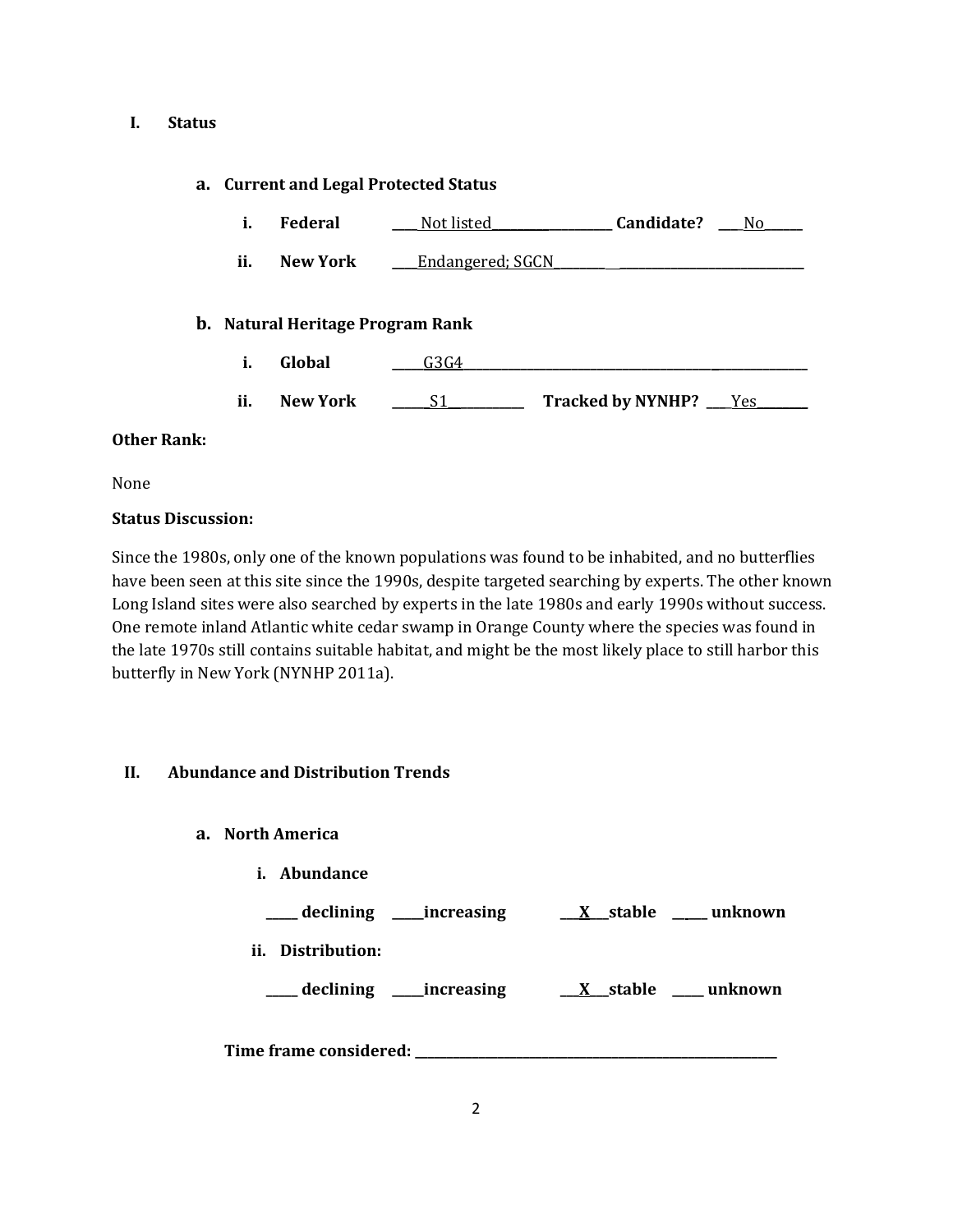**b. Regional** 

| ii. Distribution:<br>Regional Unit Considered: Mortheast Manual Museum and Discover Manual Museum and Discover Manual Museum and Di<br>c. Adjacent States and Provinces<br><b>CONNECTICUT</b><br>i. Abundance<br>___ declining ____increasing ___________stable ____ <u>X__</u> _ unknown<br>ii. Distribution:<br><b>MASSACHUSETTS</b><br>Not Present ______<br>No data $\_\_\_\_\_\_\_\_\_\_\_\$<br>i. Abundance<br>ii. Distribution: | i. Abundance |  |
|----------------------------------------------------------------------------------------------------------------------------------------------------------------------------------------------------------------------------------------------------------------------------------------------------------------------------------------------------------------------------------------------------------------------------------------|--------------|--|
|                                                                                                                                                                                                                                                                                                                                                                                                                                        |              |  |
|                                                                                                                                                                                                                                                                                                                                                                                                                                        |              |  |
|                                                                                                                                                                                                                                                                                                                                                                                                                                        |              |  |
|                                                                                                                                                                                                                                                                                                                                                                                                                                        |              |  |
|                                                                                                                                                                                                                                                                                                                                                                                                                                        |              |  |
|                                                                                                                                                                                                                                                                                                                                                                                                                                        |              |  |
|                                                                                                                                                                                                                                                                                                                                                                                                                                        |              |  |
|                                                                                                                                                                                                                                                                                                                                                                                                                                        |              |  |
|                                                                                                                                                                                                                                                                                                                                                                                                                                        |              |  |
|                                                                                                                                                                                                                                                                                                                                                                                                                                        |              |  |
|                                                                                                                                                                                                                                                                                                                                                                                                                                        |              |  |
|                                                                                                                                                                                                                                                                                                                                                                                                                                        |              |  |
|                                                                                                                                                                                                                                                                                                                                                                                                                                        |              |  |
|                                                                                                                                                                                                                                                                                                                                                                                                                                        |              |  |
|                                                                                                                                                                                                                                                                                                                                                                                                                                        |              |  |
|                                                                                                                                                                                                                                                                                                                                                                                                                                        |              |  |
|                                                                                                                                                                                                                                                                                                                                                                                                                                        |              |  |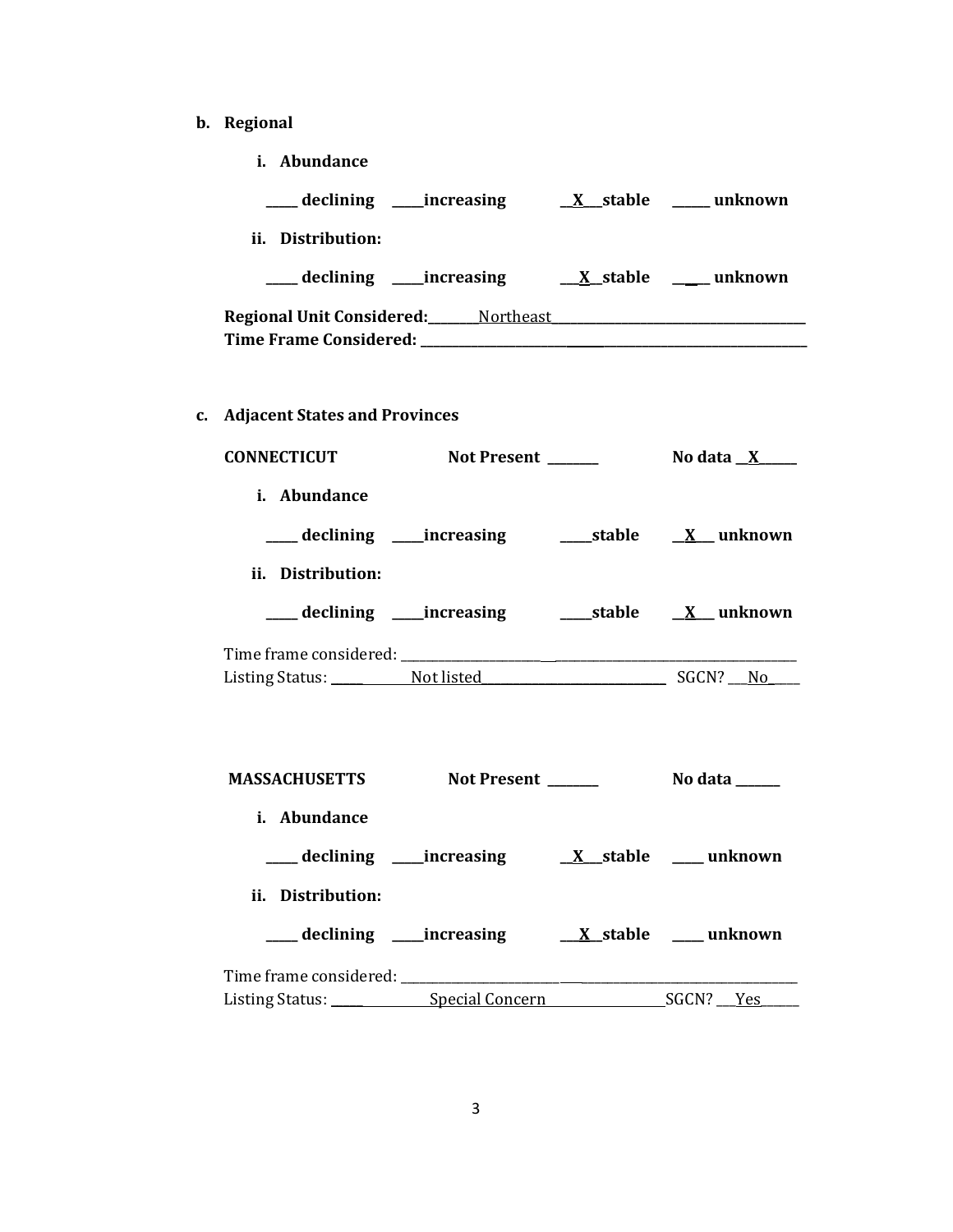| <b>NEW JERSEY</b>           | Not Present ______                        | No data $\_\,\_\,\,X$ $\_\,\_\,\,$                                          |
|-----------------------------|-------------------------------------------|-----------------------------------------------------------------------------|
| i. Abundance                |                                           |                                                                             |
|                             | declining increasing X stable ____unknown |                                                                             |
| ii. Distribution:           |                                           |                                                                             |
|                             |                                           |                                                                             |
|                             |                                           |                                                                             |
|                             |                                           |                                                                             |
| <b>ONTARIO</b>              | Not Present $X$                           | No data $\frac{1}{\sqrt{1-\frac{1}{2}}\cdot\frac{1}{\sqrt{1-\frac{1}{2}}}}$ |
| <b>PENNSYLVANIA</b>         | Not Present $X$                           | No data ______                                                              |
| <b>QUEBEC</b>               | Not Present X                             | No data ______                                                              |
| <b>VERMONT</b>              | Not Present $X$                           | No data $\_\_\_\_\_\_\_\_\_\_\_\$                                           |
| d. NEW YORK<br>i. Abundance |                                           | No data $X$                                                                 |
|                             |                                           |                                                                             |
| ii. Distribution:           |                                           | ___ declining ____increasing ______stable _____X __unknown                  |
|                             |                                           |                                                                             |
| * Possibly extirpated       |                                           |                                                                             |

# **Monitoring in New York.**

None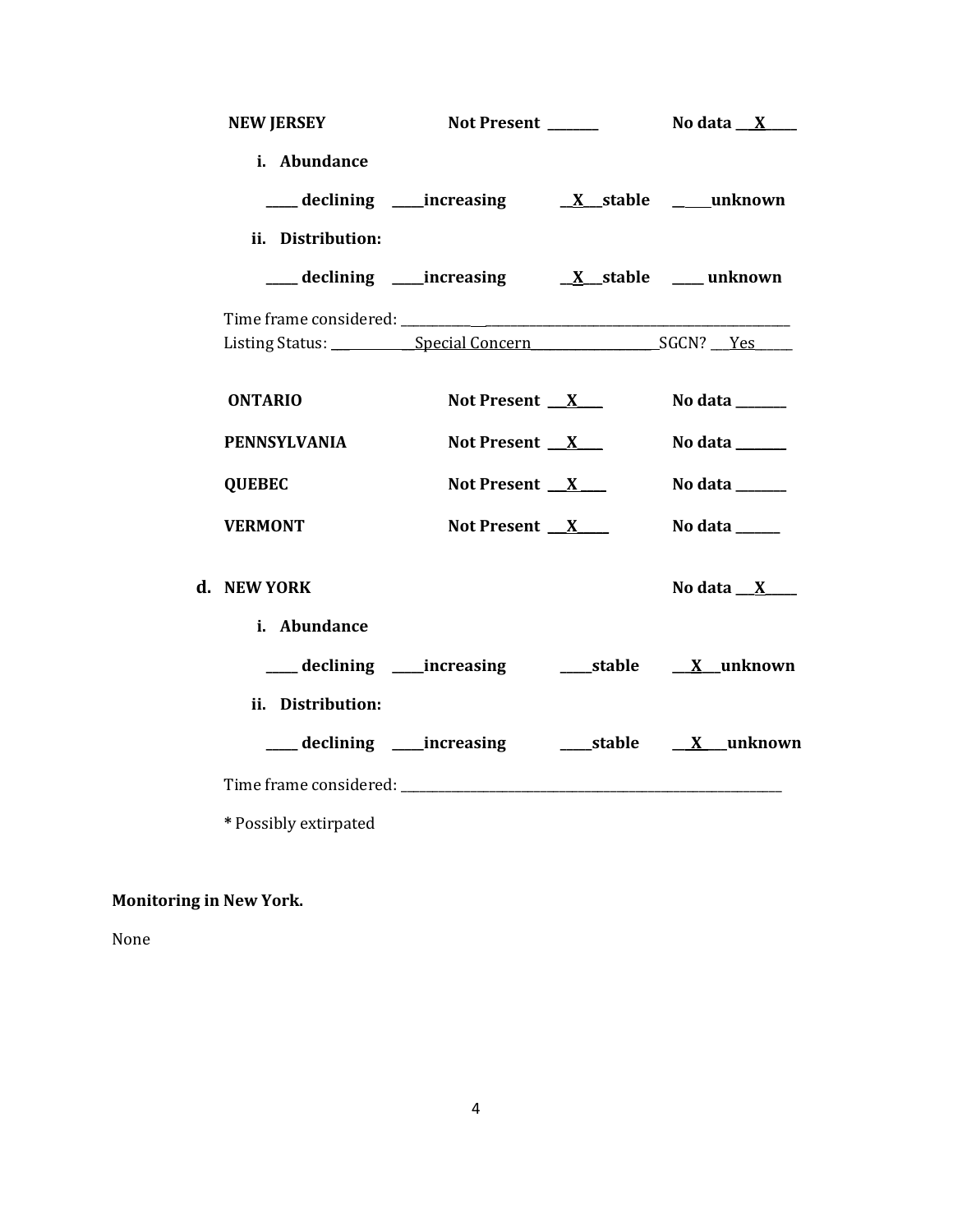# **Trends Discussion:**



**Figure 1**. Conservation status of Hessel's hairstreak in North America (NatureServe 2012).



**Figure 2**. Occurrence of Hessel's hairstreak in New York (New York Nature Explorer 2009).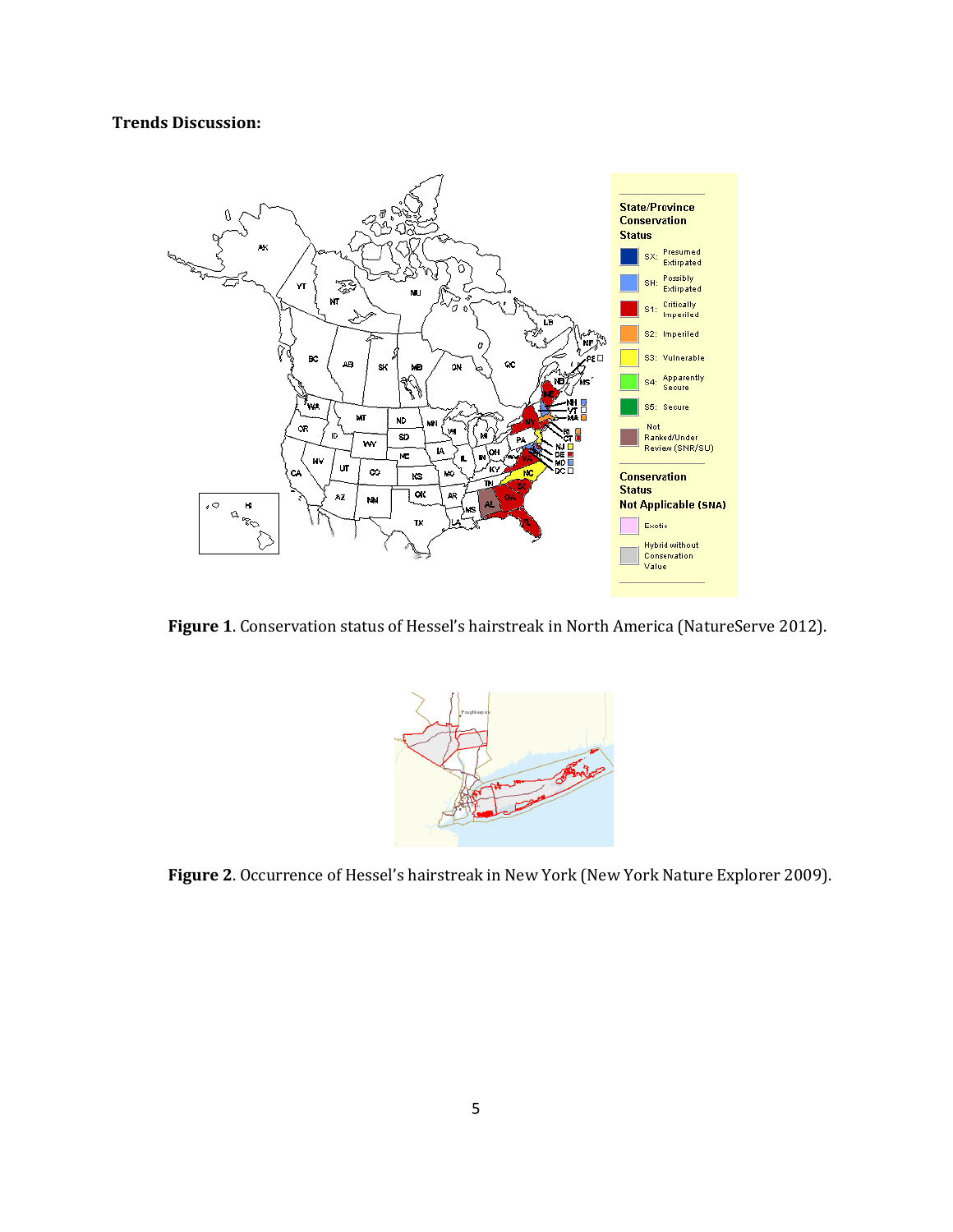# **III. New York Rarity, if known:**

| Historic<br>(select one)       | # of Animals | # of Locations | % of State |
|--------------------------------|--------------|----------------|------------|
|                                |              |                |            |
| prior to 1970<br>prior to 1980 |              |                |            |
|                                |              |                |            |
| prior to 1990                  |              | 2 counties     |            |

# **Details of historic occurrence:**

Nassau County – No date; extirpated; Orange County – Historically confirmed; no date; Putnam County – Possible but not confirmed; Suffolk County – 1986

|         | Current                                                                                    | # of Animals | # of Locations                            | % of State |
|---------|--------------------------------------------------------------------------------------------|--------------|-------------------------------------------|------------|
|         |                                                                                            |              |                                           |            |
|         | Details of current occurrence:                                                             |              |                                           |            |
|         | There are no current occurrences and this species is thought to be extirpated in New York. |              |                                           |            |
|         | <b>New York's Contribution to Species North American Range:</b>                            |              |                                           |            |
|         |                                                                                            |              |                                           |            |
|         | Distribution (percent of NY where species occurs)                                          |              | <b>Abundance</b> (within NY distribution) |            |
| $X_{-}$ | $0 - 5%$                                                                                   |              | abundant                                  |            |
|         | $6 - 10%$                                                                                  |              | common                                    |            |
|         | 11-25%                                                                                     |              | fairly common                             |            |

| 26-50% |  | uncommon |
|--------|--|----------|
|        |  |          |

| >50% | X.<br>rare |
|------|------------|
|      |            |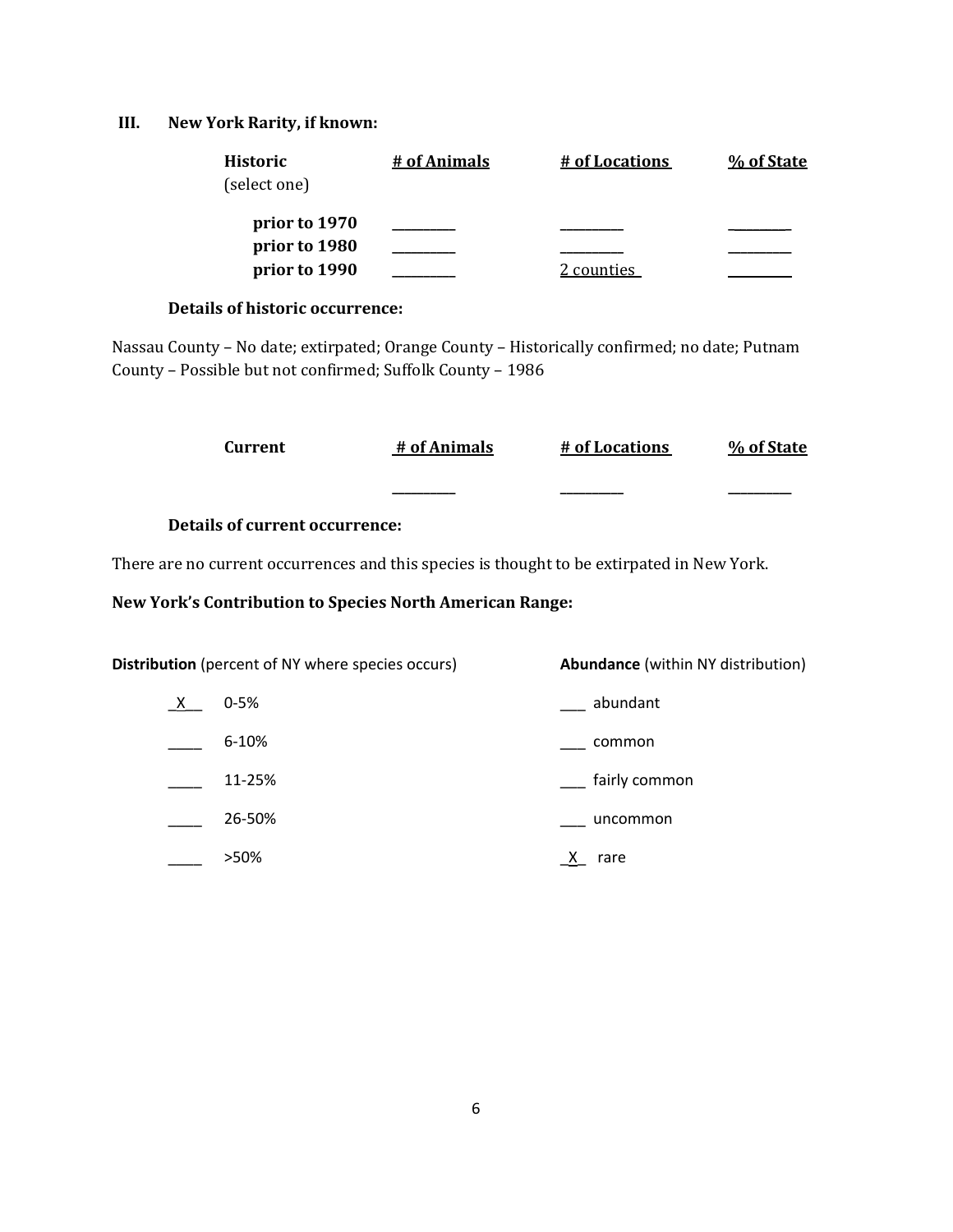**NY's Contribution to North American range**

- $X$  0-5%
- $\frac{6-10\%}{2}$
- $\frac{11-25\%}{2}$
- $\frac{26-50\%}{26}$
- \_\_\_\_ >50%

**Classification of New York Range**

- **\_\_X\_\_ Core**
- **\_\_\_\_\_ Peripheral**
- **\_\_\_\_\_ Disjunct**

**Distance to core population:**

**\_\_\_\_\_\_\_\_\_\_\_\_\_**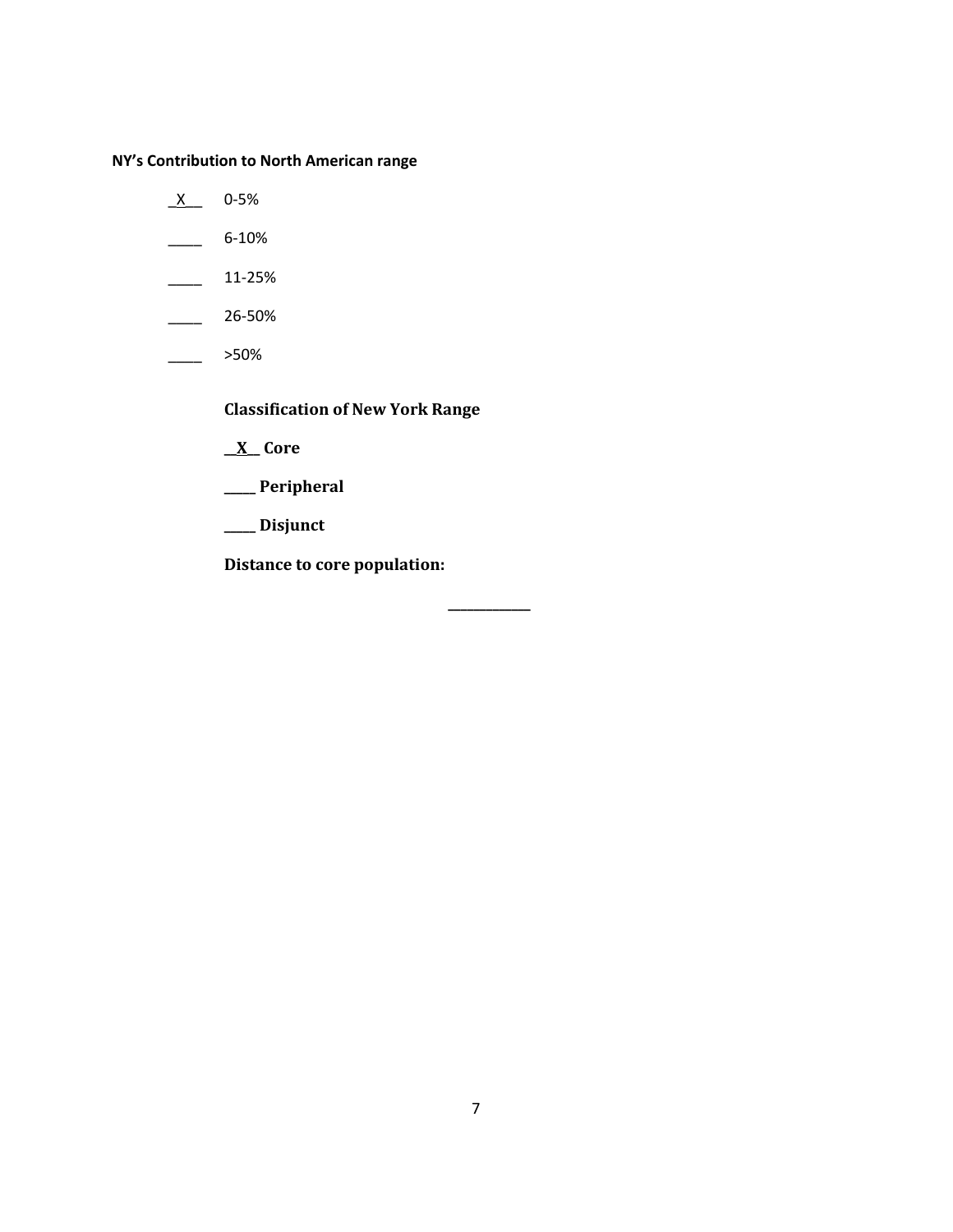# **IV. Primary Habitat or Community Type:**

**1.** Atlantic white cedar swamp

## **Habitat or Community Type Trend in New York:**

| _Declining                 | Stable | _Increasing                                                                 | Unknown |
|----------------------------|--------|-----------------------------------------------------------------------------|---------|
|                            |        | <b>Time frame of decline/increase:</b> ______Steep decline 1970s to present |         |
|                            |        |                                                                             |         |
| <b>Habitat Specialist?</b> |        | X Yes                                                                       | No      |

# **Indicator Species? \_\_\_\_\_\_ Yes \_\_\_X\_\_\_\_ No**

## **Habitat Discussion:**

This species occurs exclusively in coastal and inland Atlantic white cedar swamps. Sunny glades with flowers within the swamp are favored locations. Adults stray at times up to 1/2 mile to nearby flowers (NatureServe 2012).

**V. New York Species Demographics and Life History**

**\_\_X \_\_\_\_ Breeder in New York**

**\_\_ X\_\_\_ Summer Resident**

**\_\_ X\_\_\_ Winter Resident**

**\_\_\_\_\_ Anadromous**

**\_\_\_\_\_ Non-breeder in New York**

**\_\_\_\_\_ Summer Resident**

**\_\_\_\_\_ Winter Resident**

**\_\_\_\_\_ Catadromous**

**\_\_\_\_\_ Migratory only**

**\_\_\_\_\_Unknown**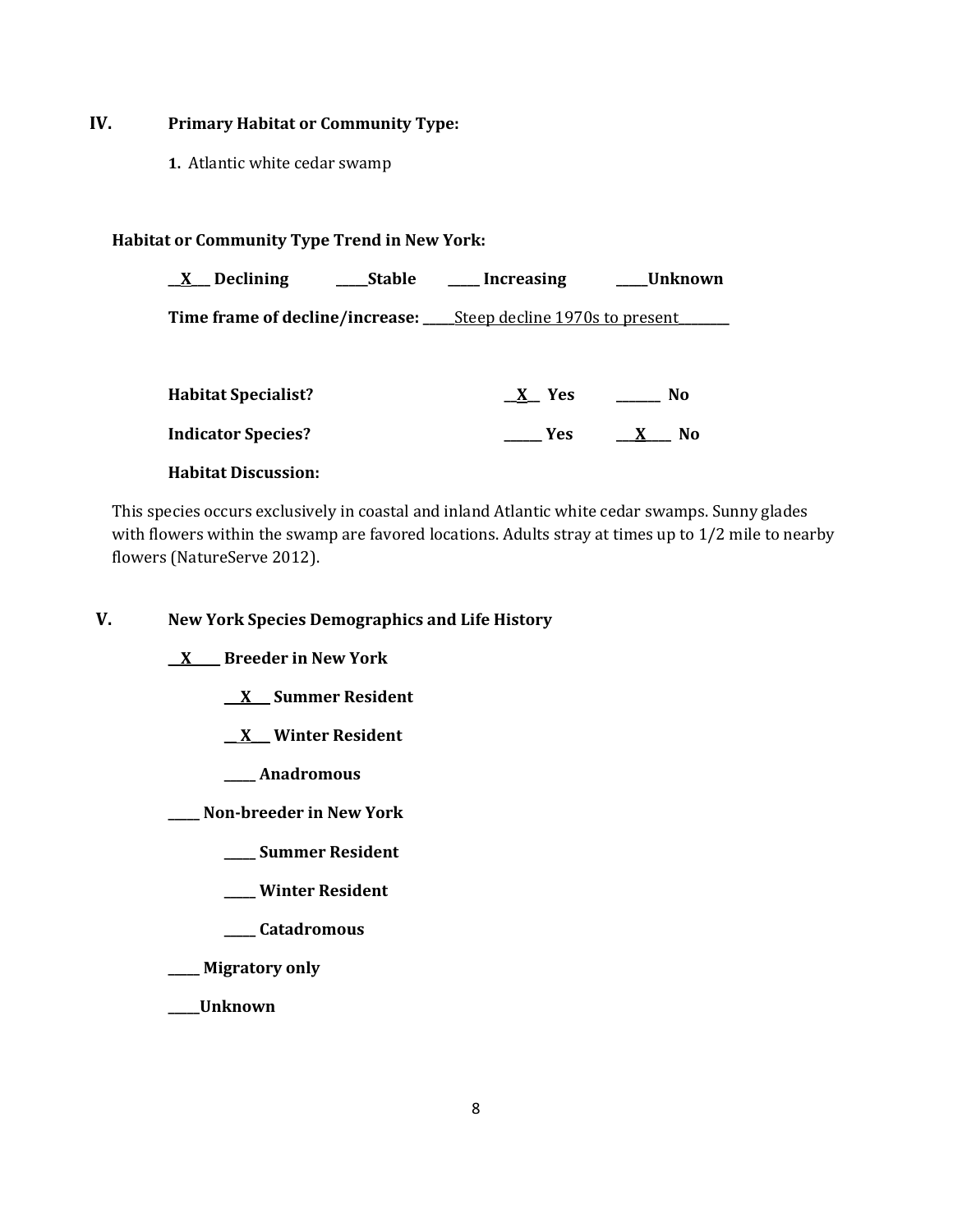#### **Species Demographics and Life History Discussion:**

The Hessel's hairstreak usually has one brood per year, with a partial second brood in some years in New Jersey and Rhode Island. Adults are present mostly from late April to mid- or late May, and a few in late July. In the Boston area and northward, the first brood is up to a month later and no second brood has been reported (Schweitzer and Wagner 2011).

Eggs are laid singly on the tips of the host twigs and hatch in in about a week. The larvae feed mostly on the new growth, at least in spring, and mature in about a month. Pupation probably occurs in the leaf litter, but this has not been confirmed in the wild. The pupae overwinter. Caterpillars eat the foliage of Atlantic white cedar (*Chamaecyparis thyoides*) (Schweitzer and Wagner 2011).

Adults spend most of their time in the tops of the cedars, although they descend to visit the damp soil at the edges of puddles, as well as flowers. It is hypothesized that they sip moist soil after ecolosion before moving to the canopy (Schweitzer and Wagner 2011).

Flower visits have been reported at mid-day in hot weather (>32 $^{\circ}$ C), but are otherwise typically in the morning or after 4:00 pm (Schweitzer and Wagner 2011).

Although they usually remain within the cedar swamp and nectar at highbush blueberry (*Vaccinium corymbosum*) or chokeberry (*Aronia*), late in the flight period butterflies may disperse out of the habitat into nearby fields, yards, and roadsides to nectar at other flowers. Usually no more than one to a few Hessel's hairstreaks are encountered, though dozens of individuals may be seen in exceptional circumstances (Beck and Garnett 1983).

# **VI. Threats:**

The major issue with Hessel's hairstreak is maintaining an abundance of white cedar. Nectar plants may also be important. Logging, fires, beaver dams, and changes in water level due to road construction all affect the food plant directly, but in the long term, sapling death caused by browsing deer could be a greater threat. Overly abundance deer seriously affect, and sometimes prevent, cedar regeneration. White cedars are killed by fire, but with lower deer populations, can regenerate readily from seed. Deer can also virtually eliminate chokeberry, a favorite nectar flower (Schweitzer and Wagner 2011).

The threats to the species' habitat are numerous and both the Atlantic white cedar swamp community (S1) and tree itself are imperiled (S2) in New York. Only an estimated 5% of the historical coastal plain white cedar swamps remain in the state (NYNHP 2011b) and over 15,000 acres of inland Atlantic white cedar were converted to agriculture in the Wallkill Valley alone by the 1970s (Karlin 1997).

Other, less serve threats may include collecting pressure, and possibly bird predation, invasion by exotic plants, and introduced generalist parasitoids (Nelson 2007, NatureServe 2012).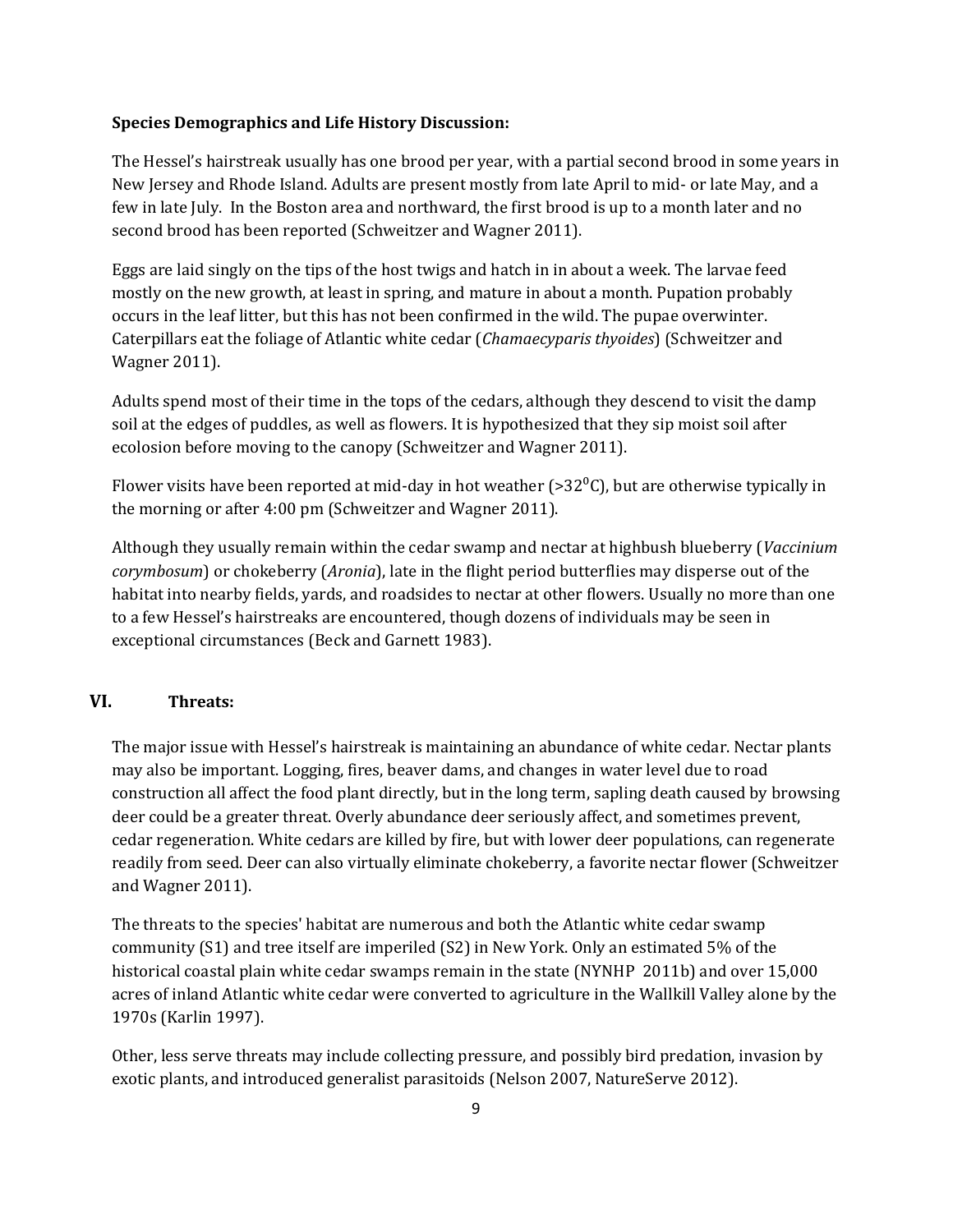## **Are there regulatory mechanisms that protect the species or its habitat in New York?**

**\_\_\_\_\_\_\_ No \_\_\_\_\_ Unknown \_\_\_X\_\_\_ Yes** 

Hessel's hairstreak is listed as an endangered species in New York and is protected by Environmental Conservation Law (ECL) section 11-0535 and the New York Code of Rules and Regulations (6 NYCRR Part 182). A permit is required for any proposed project that may result in a take of a species listed as Threatened or Endangered, including, but not limited to, actions that may kill or harm individual animals or result in the adverse modification, degradation or destruction of habitat occupied by the listed species.

The Freshwater Wetlands Act provides protection for wetlands greater than 12.4 acres in size under Article 24 of the NYS Conservation Law. The Tidal Wetlands Act protects all tidal wetland habitats and adjacent areas under Article 25 of the NYS Conservation Law. This is not sufficient to protect the habitat sufficiently for the species.

# **Describe knowledge of management/conservation actions that are needed for recovery/conservation, or to eliminate, minimize, or compensate for the identified threats:**

First it is imperative to ascertain whether this endangered species remains extant in New York. All occurrences of Coastal Plain Atlantic white cedar swamps on Long Island as well as Inland Atlantic white cedar swamps in Putnam and Orange Counties should be surveyed during May to early June to determine whether this species remains a part of New York's Lepidopteran fauna, and if it does, recognize that the major issue with Hessel's hairstreak is maintaining an abundance of white cedar (Schweitzer and Wagner 2011).

The ecology of this tree is fairly well understood, and with proper management, the butterfly can persist with timber harvest. Generally, silviculture practices that maintain white cedar stands should perpetuate populations as long as there are substantial reservoirs of uncut cedars. Distances between stands should be relatively small (less than 1 km) and logging rotations should allow the cedar to regenerate and mature between cuts. Deer fences can be installed to protect against overbrowsing and permit regeneration of white cedar in areas with high deer populations (Schweitzer and Wagner 2011). Regardless of whether this hairstreak still occurs in New York, all occurrences of Atlantic white cedar swamps, both coastal and inland, should be protected and managed.

Conservation actions following IUCN taxonomy are categorized in the table.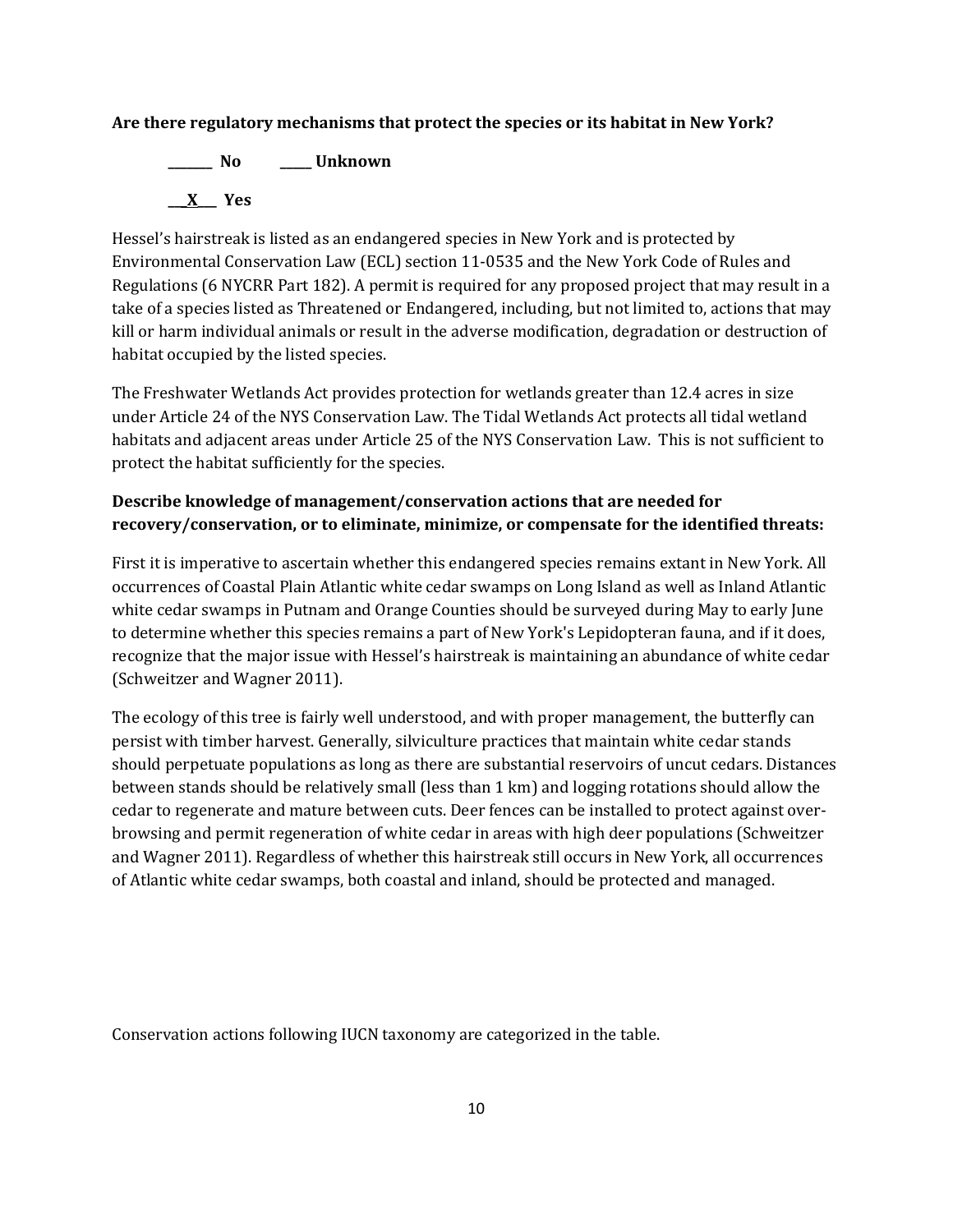| <b>Conservation Actions</b>             |                                      |  |
|-----------------------------------------|--------------------------------------|--|
| <b>Action</b><br><b>Action Category</b> |                                      |  |
| Law and Policy                          | Policies and Regulations             |  |
| <b>Education and Awareness</b>          | Training                             |  |
| <b>Education and Awareness</b>          | Awareness & Communications           |  |
| Land/Water Protection                   | Site/Area Protection                 |  |
| Land/Water Protection                   | Resource/Habitat Protection          |  |
| Land/Water Management                   | Site/Area Management                 |  |
| Land/Water Management                   | Invasive/Problematic Species Control |  |
| Land/Water Protection                   | Site/Area Protection                 |  |

The Comprehensive Wildlife Conservation Strategy (NYSDEC 2005) includes recommendations for the following actions for other butterflies, and for Hessel's hairstreak in particular.

#### **Fact sheet:**

Develop fact sheets and other outreach material to educate the public about species at risk Lepidoptera.

## **Habitat management:**

Determine best management regimes for species in each locality.

#### **Habitat research:**

- Determine precise habitat needs of all life stages.
- Ascertain food plants.
- Determine the relationship between food availability and species numbers.

## **Invasive species control:**

- Identify species which impact negatively on butterfly populations.
- Determine the best control method for those exotic species with minimal repercussions for butterfly populations.

# **Life history research:**

- \_\_\_\_ Investigate the metapopulation dynamics of those species which appear to have distinct populations.
- Establish the duration of all life stages.
- Taxonomic research for related species.

#### **Other action:**

- Determine the actual sensitivity of species to chemical formulations, particularly diflubenzuron and other commonly used agricultural pesticides.
- Determine the effect of Bacillus thuringiensis kurstaki (BTK) used in Gypsy moth sprayings on various species.

### **Population monitoring:**

Inventory of species within historical range.

## **Statewide baseline survey:**

Survey all species to more adequately define the list of species that need to be addressed.